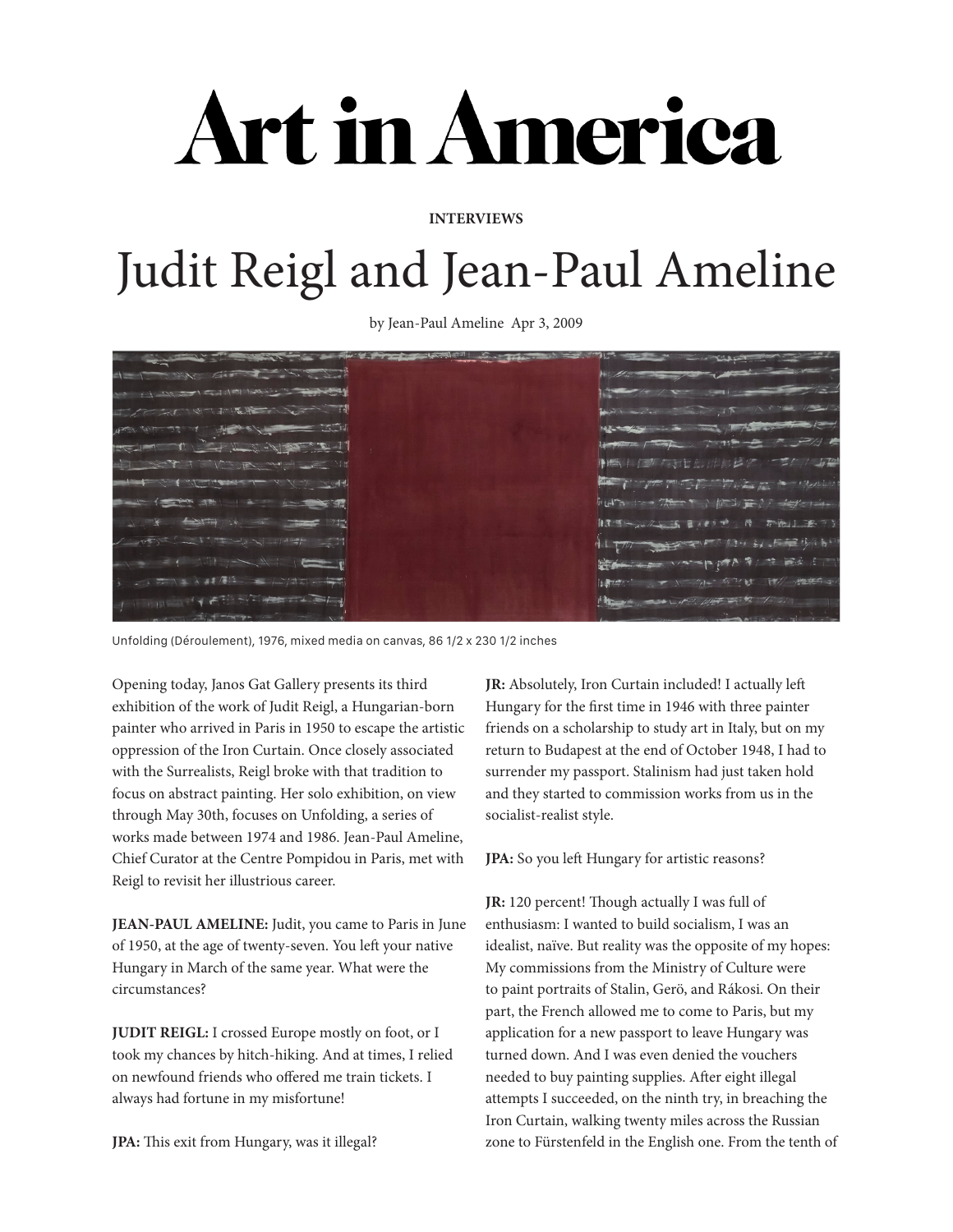March to the end of June of 1950, I crossed Europe with minimal help. In Switzerland they proposed that I work for a year as a cleaning lady or in a factory. I refused and asked one thing of the Swiss, that they allow me to go to the French border. But they wouldn't allow it. In the end, I went through Germany and Belgium and arrived in Paris by way of Lille on the train. I exited Gare du Nord on the boulevard de Clichy on a Sunday morning, passed through Pigalle, and my disappointment was enormous! Paris looked dirty, ugly, miserable!

### **JPA:** Were you expected in Paris?

**JR:** I was; I went right away to Simon Hantaï and his wife, who had come to France two years before me. Soon after, I moved into the La Ruche Studios thanks to a very dear painter friend, Antal Biro, and it was Pierre and Vera Székely who got me my first commission, a mural in a building, now gone, near the West Highway.

### **JPA:** Was it through Hantaï that you met André Breton?

**JR:** Yes, but four years later. In May 1954, Hantaï invited Breton to visit my studio. That's where he saw one of my first paintings done in Paris, They Have Unquenchable Thirst for the Infinite, which was inspired by a Lautréamont poem. Breton was very much impressed, struck by the painting, and he wrote me a letter in which he confessed the great emotion he had felt in the presence of this image that seemed to capture Lautréamont. He immediately proposed organizing an exhibition for me, which I refused as I didn't feel ready. Also, Meret Oppenheim took me to Berggruen. In the gallery I saw Louis XV armchairs. I felt ill at ease; I no longer felt free. I preferred to stick to my tiny room of three and a half by four meters where I lived and worked during the fifties. Every day, I went to the meetings of the Surrealist group. In July, I read "L'amour fou" and I was so awed. Suddenly, I felt compelled to offer Unquenchable Thirst to Breton and he accepted it. (This, by the way, had a very surprising ending. Forty years after Breton's death, when the Musée national d'art moderne at the Centre Pompidou acquired the painting at the famous sale of his collection, his daughter sent me the full, and quite substantial, amount that she had received for it. (As she did to all the other artists involved, in the spirit of her father, thus saving my finances at the time.) In November, Breton once more proposed an exhibition

 $-1$ 20 20 20 21 22 23 24 25 25 25 25 **DARA ANG HELEN** NATIONS **WELFINGTON** 

Unfolding (Deroulment), 1975, mixed media on canvas, 90 x 240 in (220 x 600 cm)

and I responded, "I am ready." It opened on the 19th of November at the Etoile Scellée. All the Surrealists came — Max Ernst passed by. In the gallery there was a small coal heater, and Ernst said, "I'm looking at the fire. I'm looking at Judit Reigl's paintings. They fit; it works." Among the fourteen paintings in the exhibition, there were only two figurative ones, Unquenchable Thirst and Incomparable Delight. The rest were abstract paintings done, since September of 1953, in full automatism, mental and physical.

**JPA:** How did the Surrealists view your abstract paintings?

**JR:** In a few I included organic forms that interested Breton. And in spite of his preference for figuration, he understood their value… but the contradiction was there.

**JPA:** Was automatism not the source of these abstract works?

**JR:** The automatism that I practiced was total, global. But the Surrealists in majority returned to imagery. I wanted to go beyond and beneath the dreams. In the beginning, with Hantaï's help, I tried to paint using curved blades, such as razors. It didn't work well. Later, on my own, I did better with a bent curtain rod that I bought at a flea market. Three months after the start of the exhibition, in December, I decided to leave the Surrealist group, and I wrote to Breton. The critic Charles Estienne who invited the Surrealists to show at the Kleber Gallery wanted to borrow Unquenchable Thirst along with a few newer works. But in this case I preferred not to give any; I couldn't show a painting that was already part of the past.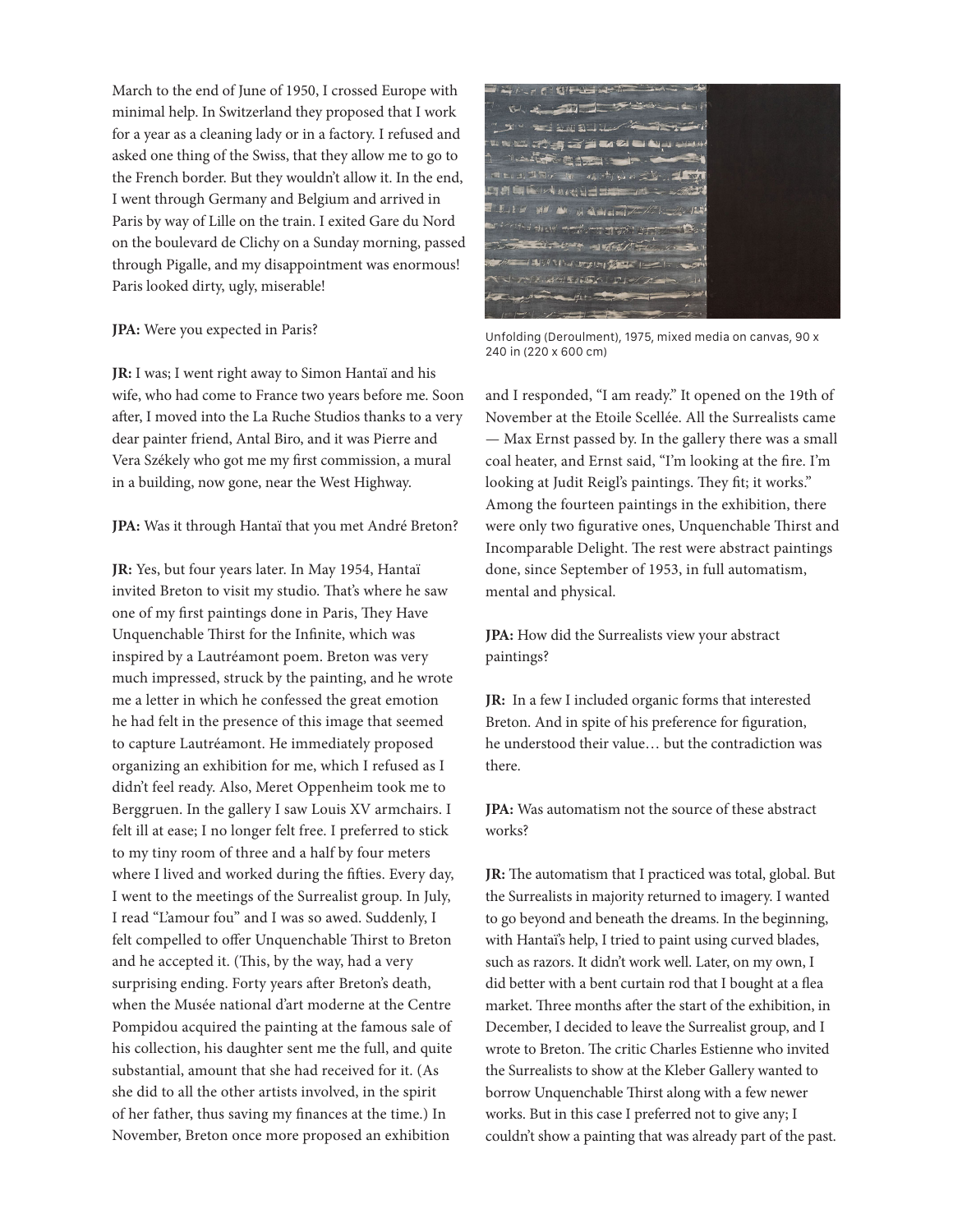**JPA:** And Breton, did he understand your approach?

**JR:** I don't know. But he responded with a very thoughtful, sympathetic letter.

**JPA:** Who were the artists that you felt closest to?

JR: My friend, Antal Biro, often took me to the galleries: Drouin, Maeght, Loeb. There I saw, among others, Mathieu, Tanguy, Ernst, Duchamp. Matta profoundly touched me. I was struck by his large abstract paintings, the "cosmic" ones.

# **JPA:** And the Americans?

**JR:** It was around 1955 that I started to hear about them at Drouin. Later, I showed with De Kooning, Kline and other American abstract expressionists in 1964 in New York, at the International Awards at the Guggenheim Museum, then in 1967-68 at the Carnegie Awards in Pittsburgh. For me, the school of Paris always remained foreign, stifling. My first exposure to Rothko, Newman, Still, and De Kooning felt like a deep breath. It was gratifying to discover, in the early sixties, the vast expanse of the abstract expressionists, which I paralleled. I may not be one of them but I feel close to them.

**JPA:** Then, at the Drouin Gallery, you showed with Degottex, Hantaï, Claude Georges, Mathieu, and Viseux, in an exposition titled Tensions. What brought you together?

**JR:** Mathieu was the most important for us. He painted on a large scale with the whole body, and favored quick execution.

**JPA:** How were your paintings executed?

**JR:** Without preconceptions: with both hands, walking towards the canvas, at times throwing paint from a distance; one canvas engendering the next, until in a few years it became a complete series.

**JPA:** And this is why the series is called Outburst?

**JR:** I felt that I was a center that had erupted, a trauma. This also corresponded to the break-up of Surrealism and strangely coincided with the start of the Hungarian uprising in Budapest in 1956.

**JPA:** Your next series is called Mass Writing. Why?

**JR:** Because the paint is laid on the canvas in large volumes, en masse. I bought some material used by masons: a black substance that dries slowly, from within, over years; this way I could work on six to eight canvases at a time. Starting with a white background, I applied globs of paint to the canvas with a rounded flexible blade or at times with a plain wooden rod, and I spread it upwards from the bottom to the top, using this black mass to cover the lighter colors laid underneath. I could see right away if I had succeeded or missed, and in the latter case, there was no possible correction. I used the rejected canvases to protect the studio floor. Destruction, by the way, is always integral to my work. Out of three or four thousand paintings, I may now have four or five hundred.

**JPA:** What is remarkable is how the pictorial volumes behave in space: they seem to be in movement.

**JR:** They are weightless and we do not know if they rise or fall. This "floating" remained constant in my work up to Unfolding, which I worked on between the years of 1974 and 1985.

**JPA:** In your writings you link your painting to the motion of the earth, of the cosmos…

**JR:** Nothing is linked, it is the same! It passes through me. Heraclitus was right: "Ta Panta Rhei," which is to say, "Everything flows." I translated Unfolding from the Hungarian equivalent of the word, the root of which is "river" and means "ongoing movement."

**JPA:** So you felt the closest to Mathieu?

**JR:** Yes, but personally, I can't follow the movement in his later work. In the beginning, it was an electric charge. In 1953, one of his paintings, shown at Loeb, literally struck me: it was love at first sight.

**JPA:** After that, we come to the large formats…

**JR:** They got progressively larger… for example, a Surrealist work from February of 1954–now at the Musée national d'art moderneâ–measured about six by nine feet. I never had a studio sized to my liking. They were always too small. And maybe the rising and falling, the weightlessness, come from my wish to escape enclosure…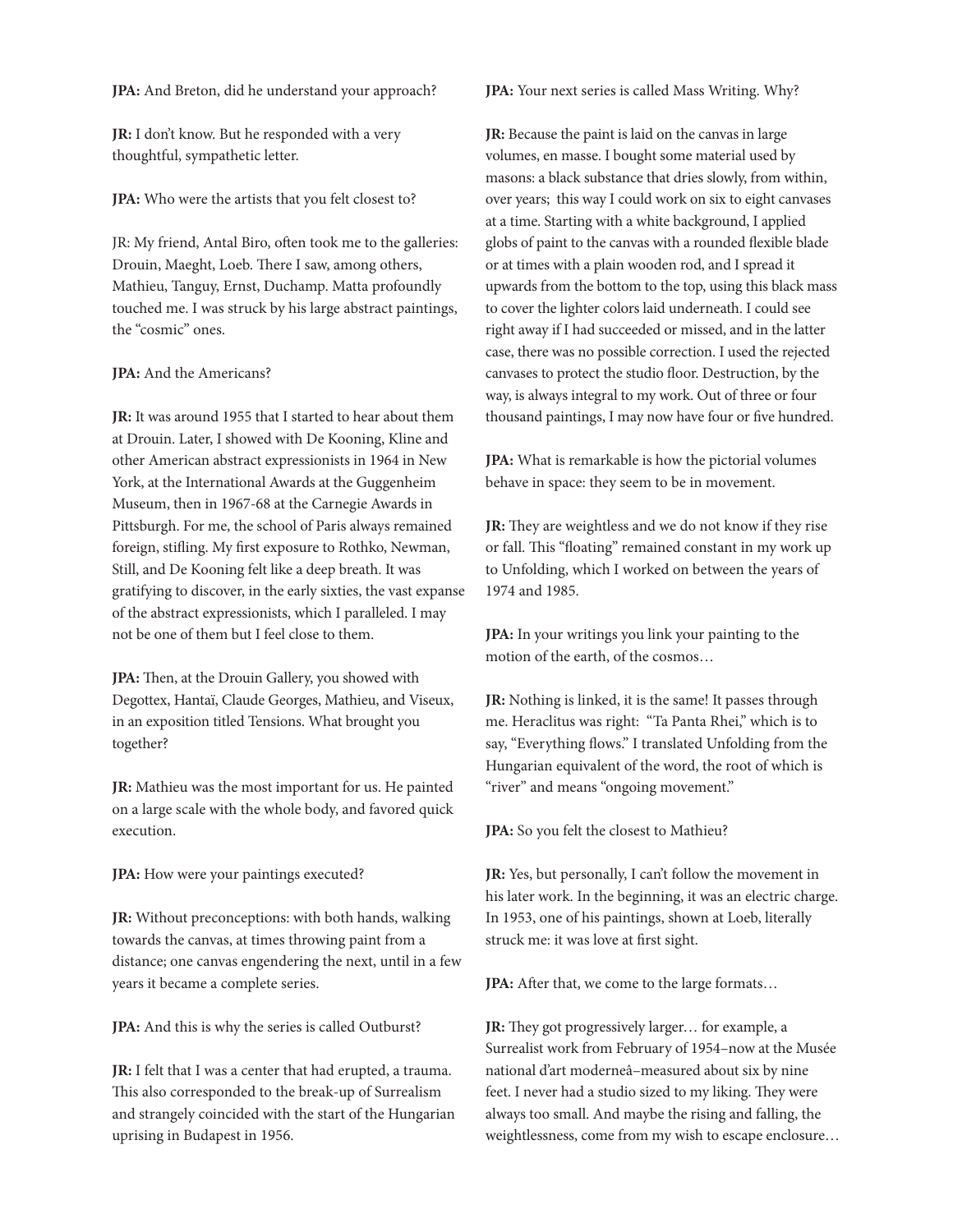Unfolding (Deroulement), 1974, mixed media on canvas, 64 x 52 in (160 x 130 cm)

**JPA:** Does the Guano series (1958-65) derive from this?

**JR:** The Guano [paintings] evolved together with Mass Writing, starting in 1958. When I moved, I wanted to protect the new parquet floor, so I covered it with castoff works from Mass Writing and Center of Dominance, which I walked over for years without giving it any further thought. They fossilized, and suddenly I saw them: the fallen excremental material became a marvel. One can associate these paintings with Dubuffet, in whom I was then very interested…

**JPA:** When did you exhibit this series?

**JR:** Jean Fournier, who directed the Kléber Gallery and showed my work from 1956 to 1962, presented a Guano at the Salon d'Automne in October 1962, but the first gallery to buy these works was Van de Loo in Munich, starting in 1958. That was tremendous. Thanks to René Drouin, I showed Outburst and Mass Writing in Munich, in Lausanne, and in a solo exhibition in Fribourg-en-Brisgau, Germany, over the course of the sixties. She also helped me participate in my first group show at a museum in Wiesbaden in 1957.

**JPA:** We should address one of the most important

moments of your work, the arrival of the anthropomorphic figurations in your oeuvre, starting in 1966.

**JR:** It did not immediately dawn on me. When I started to sense this imperceptible presence I said, "Oh, but I don't want to do this…" So I tried to remain with the non-figuration that had been my daily domain for fifteen years. To my great and unwelcome surprise, it persisted. Finally, with time, I accepted, telling myself that "this thing must be very important for me; it has passed unperceived in front of my eyes, it was already present." I have realized, from the vague to the obvious, the same thing: Mass Writing had already become, in some way, the series that I much later called, as I had no preconceived plan in this direction, Man.

**JPA:** The figures that appear in 1966 are incomplete, they are torsos.

**JR:** They even told me that they were chopped or mutilated. Absolutely not; they are simply bigger than the canvas. They want to exceed it and they are exceeding it.

**JPA:** And the bodies seem to levitate in space.

**JR:** Not yet in 1966. They are standing up vertically, against the void, as an answer. After, they try to break loose, free themselves, fly. They make their presence felt.

**JPA:** And often they are male bodies.

JR: Yes, most of them, because they make an active stand against the void. They affirm their existence, their liberation. In my opinion, this is what is required. Though I think that art is at once masculine and feminine. Within these two polarities there is total balance and harmony. The female bodies appeared a bit later… without hierarchy.

**JPA:** Does the word "levitation" bother you in association?

**JR:** It comes later. You understand, first you have to stand up, fight, try to free yourself, and succeed at times, but also tumble and fail… and sometimes rise to achieve equilibriumâ?¯oh, how ephemeral and fleeting!

**JPA:** We think about other works in the history of art where the bodies also seem to be suspended in space…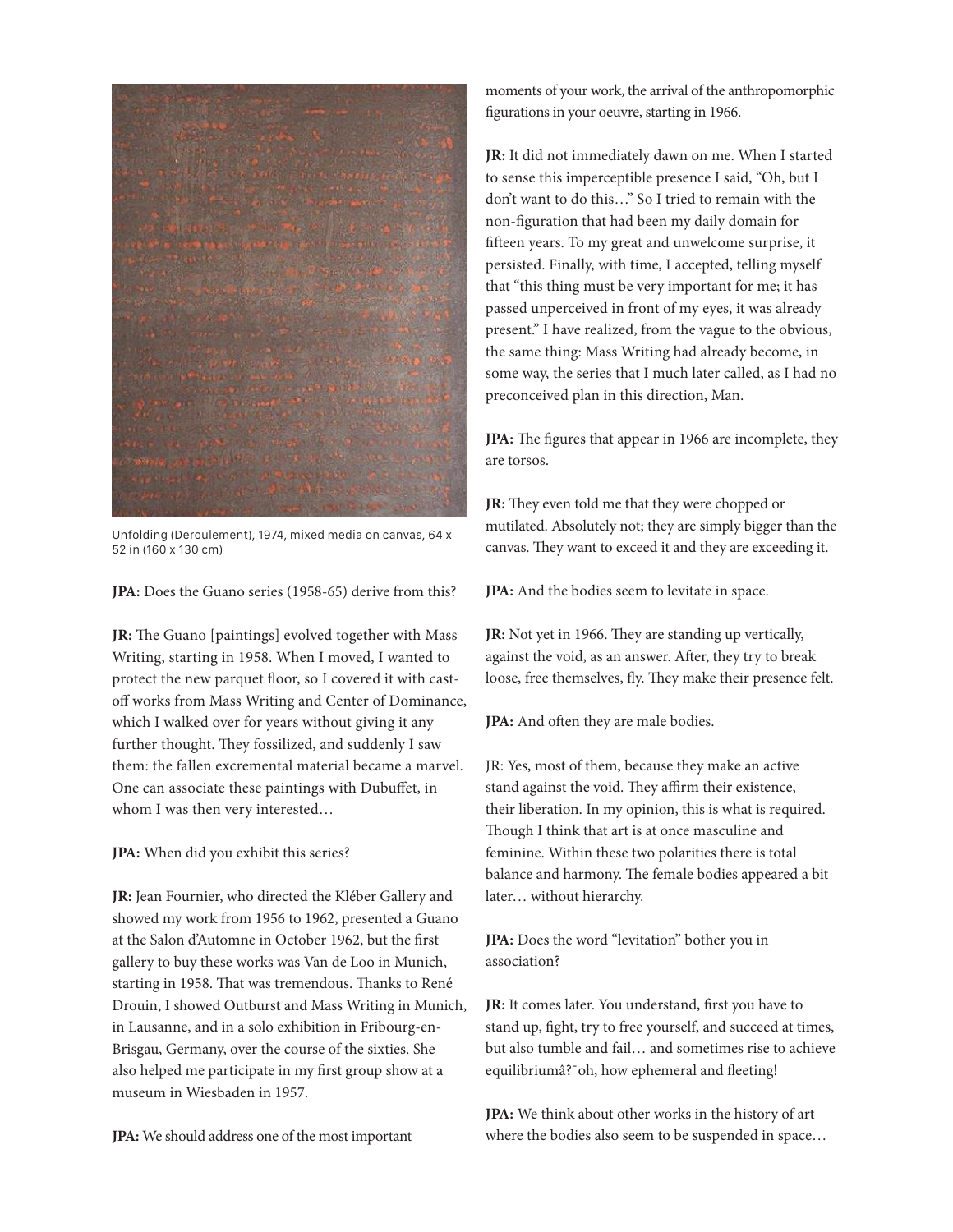**JR:** Of course, you can imagine unconscious references to Signorelli, to Michelangelo, to Tiepolo. This I can recognize and accept.

**JPA:** In this series, the bodies always appear nude, muscular, robust.

**JR:** To unchain yourself, you need physical force. That's why the legs and the arms are powerful. It all goes together, the mental and the physical.

**JPA:** The mental seems to be absorbed by the physical: bodies without faces.

**JR:** To bestow a face is to individualize. This is what I want to avoid, the personalization. Deep down the fundamental experience is not strictly human. It predates and goes beyond what is human.

**JPA:** This perhaps explains why you worked on this series for such a long time…

**JR:** For six years, from 1966 to 1972. Eight even, if you include Drape/Decoding, in which I transferred imprints of my anthropomorphic figures to very fine, almost transparent fabric.

**JPA:** And in spite of this, the series Man was almost never shown, except in 1999 at Beaulieu-en-Rouergue, in the south of France.

**JR:** Which I regret, for the understanding of my body of work. There is a coherence to my painting for more than fifty years now that no one could see, or, at least, very rarely.

**JPA:** Indeed, when you move to this new phase, you distance yourself very strongly from the abstract artists with whom you were showing. That could have caused some resentment.

**JR:** I could say, to be frank, that there was a great resistance on the part of the people who knew my earlier work, from the moment that they considered me a "figurative" artist. Bernard Ceysson, then director of the Museum of Modern Art of Saint-Etienne, did not even want to see my new paintings, though he liked Mass Writing. The art critics, the dealers, the curators — they wanted me to continue with what I did not want to do anymore. All the same, I could not go making paintings

just to keep them happy!

**JPA:** From what moment did you perceive that this series was better accepted?

**JR:** It was never really accepted in France, where they totally misunderstood this evolution. In Germany and today in America, it seems to go over better.

**JPA:** Is it perhaps also because after this figurative phase you came back from Decoding to an abstract period?

**JR:** And yet it is one and the same! Even today France is still caught in this opposition of figuration-abstraction that I had to suffer.

**JPA:** And this new passage to abstraction in 1974 works itself through the experience of the Decoding series.

**JR:** Yes. Decoding corresponds to the imprint of my old paintings from the Man series that I covered and then picked up from the back of that fabric. I then showed, on the reverse side, the transferred image of the paint as it seeped through the cloth.

**JPA:** And this process based on an imprint will become, from 1974 to 1986, a constant in your work.

**JR:** The only constant is the experience of existence! If it has to be figurative, I accept it. If it becomes abstract, I accept it too. Drape/Decoding allowed me to escape the heavy shackles of Man. Then I had to say again, " I must free myself," and this all came naturally, organically, ontologically, from the very qualities of the pictorial matter, from the movement of my own body that became a plain instrument, allowing me a script as fluid as the canvas that bore it would permit, once more like the "flow of the river."

**JPA:** The Decoding series was realized without stretchers, on loose canvas.

**JR:** I was told that they were like veils, shrouds; they are very light imprints on semi-transparent cloth, like Indian saris.

**JPA:** And it was the paintings from Decoding that brought you to the Unfolding series in 1974.

**JR:** And Unfolding is, again, completely abstract, but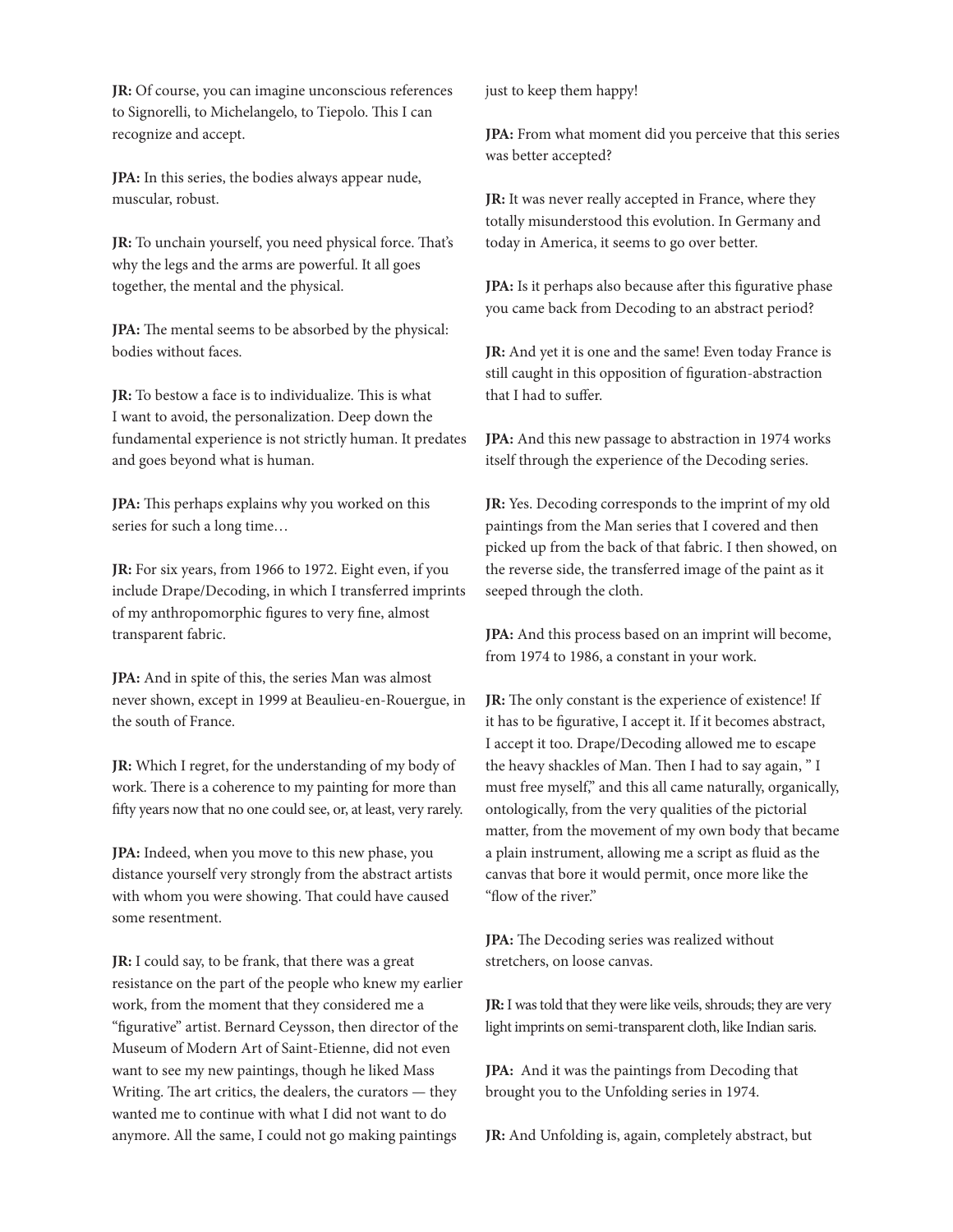why not? There is no single way of life: the unicellular did become human, and from there, God only knows…

**JPA:** But this time you worked both sides of the canvas.

**JR:** I already started it in some ways in Decoding, but until then, in Decoding I had only shown the back of the canvas. In the Unfolding series, the paint that I apply in waves on one side of the canvas seeps through and appears instantly, as distinct particles, on the other. Think of the double nature of light, conforming at once to wave mechanics and to particle physics. This has always intrigued me, and one day when I was working it came to me: this is what I do!

**JPA:** But the realization of Unfolding was brand-new as you stapled the canvases to the walls of the studio and painted with a brush going along the walls.

**JR:** Not a brush! I always made my own instruments: I fashioned a kind of firm, compact sponge that I dipped in the paint, which allowed me to paint with both hands. Also, I often worked while listening to classical music… Johann Sebastian Bach is the source of the series that I titled The Art of the Fugue.

**JPA:** You arrived at a kind of cursive script…

**JR:** An undulating writing in thick enamel paint that I apply on one side appears dispersed on the back. Also, this greasy material is incompatible with the acrylic wash that I then spread over the other side of the fabric, this time mounted horizontally on a temporary stretcher. In this second phase the oily paint interacts with the acrylic in the way that duck feathers repel water. It is a struggle that takes place between the construction and destruction and gives, in the ultimate phase, the amazing result with the correct view of the painting.

**JPA:** This is, then, a kind of work in which you exploit the specific qualities of the materials.

**JR:** Exactly. Sometimes I keep at the same canvas until saturation. Method, for me, is fundamentally important, from buying the canvas — a roll of cotton cloth a hundred meters long and 2.40 meters high that I prepare myself as needed — to the choice of formats, paint, and the tools with which to paint. I would not touch a brush



Entrance/Exit (Entree/sortie), 1986, mixed media on canvas, 120 x 78 in (300 x 195 cm).

for forty years and now, oddly, I've come back to it.

**JPA:** From Outburst to Unfolding, the change is complete…

**JR:** For me, it is one and the same. High noon or sunset, it is the same sun.

**JPA:** But this time Unfolding interested a new generation of critics and artists.

**JR:** The writer and art theoretician, Marcelin Pleynet even wrote that he considers my whole oeuvre as a series belonging to Unfolding, anthropomorphic aspects included. By the way, another painter of my generation who goes back and forth between figuration and abstraction while changing his approach, materials, and techniques is Gerhard Richter.

**JPA:** Some, over the course of the seventies and eighties, would also link you to the painters of analytic abstraction.